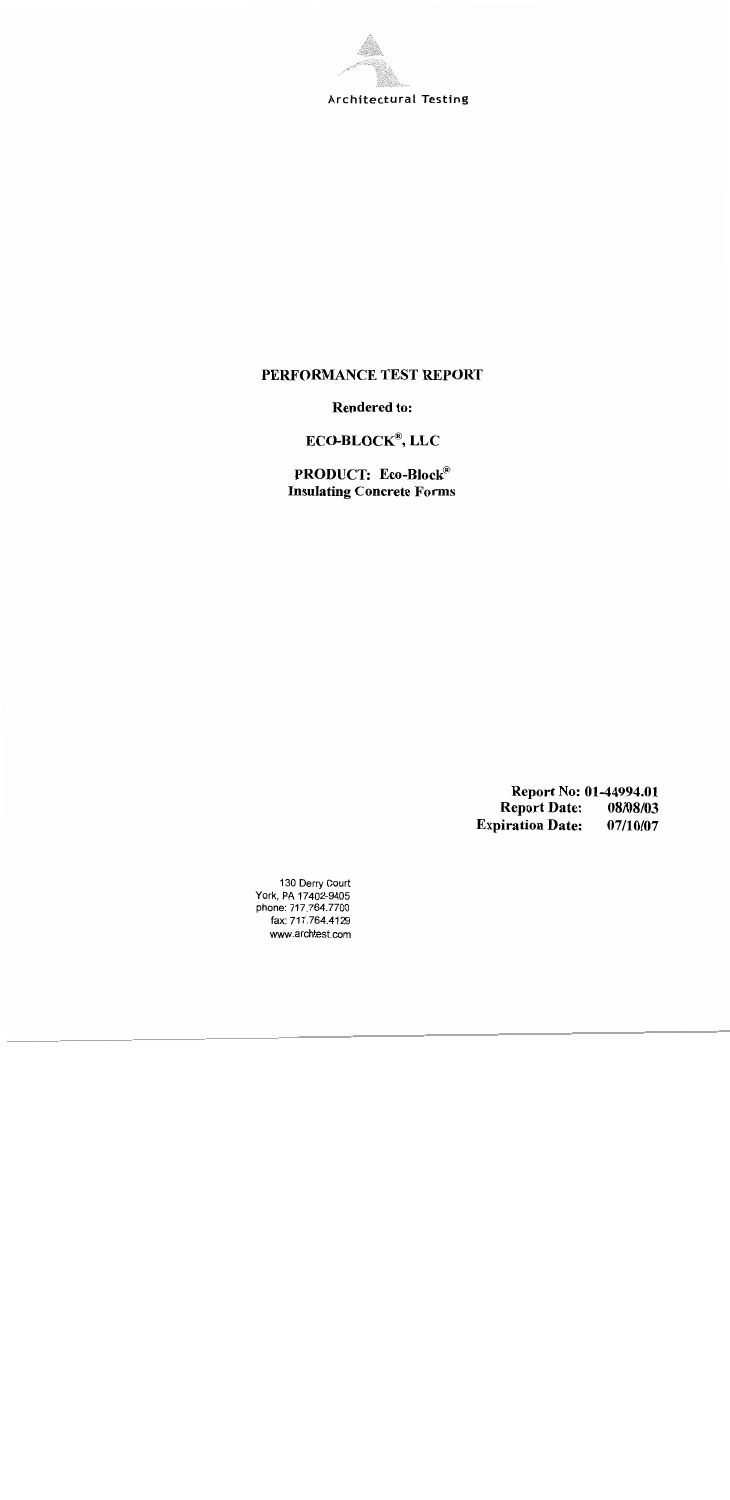

#### PERFORMANCE TEST REPORT

Rendered to:

ECO-Block®, LLC 11112 Grader Street Dallas, Texas 75238

> Report No:01-44994.01 **Test Dates:** 07/08/03 Through: 07/10/03 **Report Date:** 08/08/03 **Expiration Date:** 07/10/07

**Product:** Eco-Block<sup>®</sup> Insulating Concrete Forms

#### **Bead Type: Nova 35 MB**

Project Summary: Architectural Testing, Inc. (ATI) was contracted by Eco-Block®, LLC, to conduct performance tests on Eco-Block<sup>®</sup> Insulating Concrete Forms in accordance with ASTM D 1761-88 (Reapproved 2000), Standard Test Methods for Mechanical Fasteners in Wood. Samples of the product were selected by Jaques St. Denis of Intertek Testing Services at the Polymos facility in Terrasse Vaudreuil, Quebec on May 28, 2003. The samples were received at ATI's York, Pennsylvania facility on June 4, 2003. Four fasteners were tested with the  $Eco-Block^{\circledR}$  product. The withdrawal and lateral resistance load results for each of these fasteners are summarized in the charts below.

#### ASTM D 1761-88 (Reapproved 2000) Summary of Results

Standard Test Methods for Mechanical Fasteners in Wood

#### Staple and Screw Withdrawal and Lateral Resistance Tests (Loading Rate = 0.10 in/min)

| <b>Fasteners</b>                                               | Avg. Max.<br>Withdrawal<br>Load | Avg. Lat.<br>Load at 0.125"<br><b>Deflection</b> | Avg. Peak<br>Lateral<br>Loads | <b>Avg. Deflection</b><br>at Peak<br><b>Lateral Loads</b> |
|----------------------------------------------------------------|---------------------------------|--------------------------------------------------|-------------------------------|-----------------------------------------------------------|
| Dura-Grip #6 $x$ 1-5/8" Course<br><b>Thread Drywall Screws</b> | $156$ lbs                       | $95$ lbs                                         | $191$ lbs                     | 0.408"                                                    |
| Dura-Grip #8 x 3" Fine Thread<br>Drywall Screws                | $171$ lbs                       | $154$ lbs                                        | 309 lbs                       | 0.623"                                                    |
| Bostich BCS1109 1/2" x<br>$1-1/2$ " 16 ga. Staples             | $35$ lbs                        | $42$ lbs                                         | $76$ lbs                      | 0.487"                                                    |
| #10 x 1-1/2" Wood Screws<br>(Withdrawal Tests Only)            | 199 lbs                         | N/A                                              | N/A                           | N/A                                                       |
| #10 x 2-1/2" Wood Screws<br>(Lateral Tests Only)               | N/A                             | $154$ lbs                                        | 359 lbs                       | 1.260"                                                    |

130 Derry Court York, PA 17402-9405 phone: 717.764.7700 fax: 717.764.4129 www.archtest.com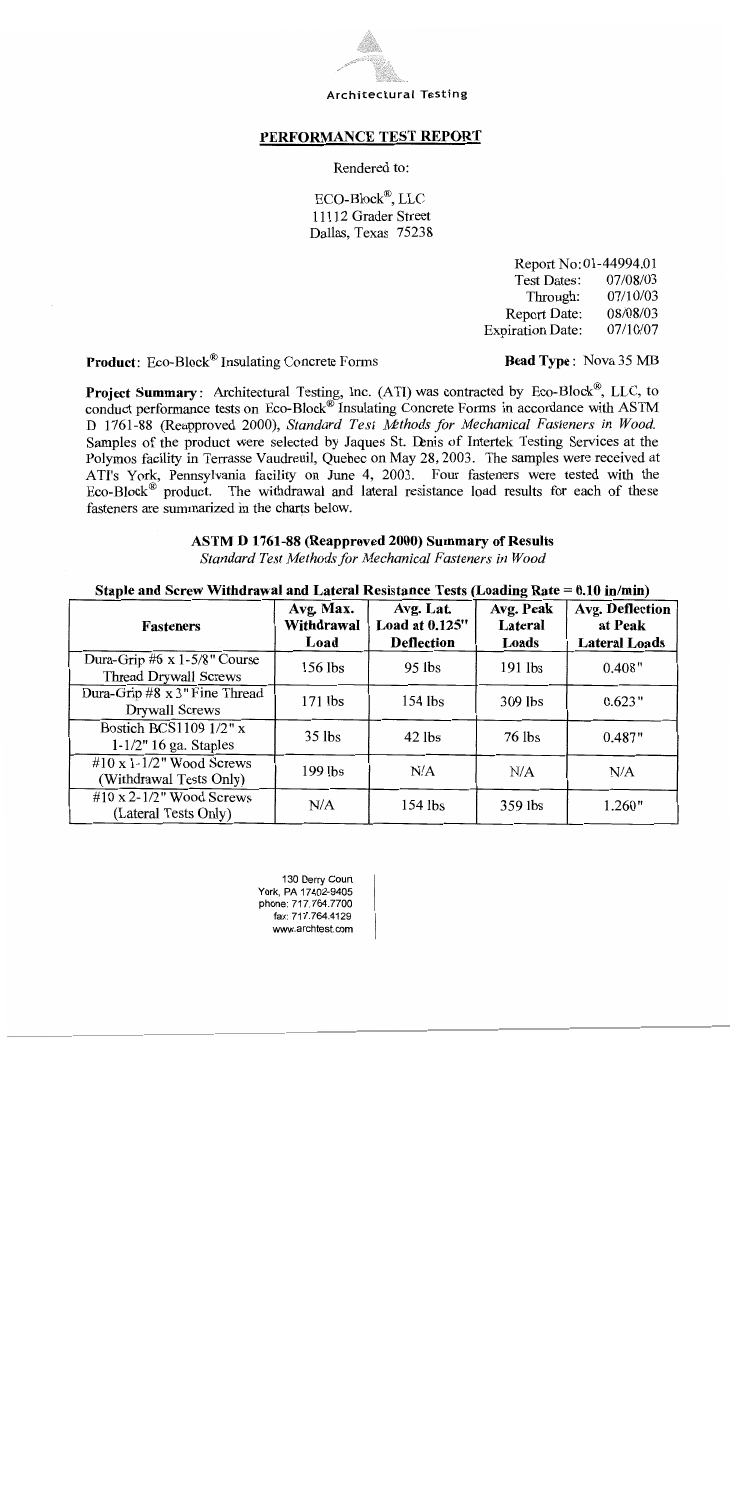

**Test Methods:** The following test method was used.

ASTM D 1761-88 (Reapproved 2000), Standard Test Methods for Mechanical Fasteners in Wood.

Test Specimen Descriptions: All withdrawal tests were performed on visually identical molded plastic nailing webs measuring 15-5/16" long x  $2-3/4$ " high x 1" wide. They are typically embedded into each Eco-Block<sup>®</sup> foam panel at 8" intervals. Each web had two large center openings and four smaller outer end openings. The ribbed nailing face had thicknesses ranging from 0.17" to 0.27". The walls perpendicularly oriented across the face had  $0.17$ " x  $1$ " cross-sections and were connected by a 0.20" deep member that varied in thickness from 0.26" just below the center large openings to 0.33" just below the smaller openings. The client identified the plastic web material as a "homopolymer polypropylene". One fastener was driven through the nailing face of each web sample, centered over one of the large openings. The end of each fastener extended at least 1/4" below the nailing face wall. The staples were installed perpendicular to the length of the webs. A sufficient portion of each fastener was allowed to remain above the surface to be secured in the gripping device of the test apparatus.

Twenty lateral resistance test samples were cut from whole Eco-Block® Insulating Concrete Forms having nominal dimensions of 16" x 48" x 2.5". Samples 7-7/8" wide x 16" long were cut from the forms in a widthwise direction such that a polypropylene web was centrally embedded in each foam panel. Plywood panels 6" wide by  $15$ " long  $\frac{x}{2}$  thick were centered over the embedded webs and attached with two fasteners. The 15" length of the plywood extended 4" beyond the end of the foam panel. Fasteners were driven through the plywood, the foam and into each web at locations  $6\frac{1}{2}$ " and  $9\frac{1}{2}$ " from the top of the foam panels. These locations caused the fasteners to be centrally located in the two large openings of the webs. The heads of each screw fastener were driven as close to flush with the plywood surface as possible without the use of any pre-drilled pilot holes. The staples were installed perpendicular to the length of the webs. Approximately 1/4" of the end foam was sawn off the bottom of each lateral resistance sample making the foam end face flush with the bottom of each embedded web.

Test Procedure: All testing was performed in general accordance with the referenced ASTM test method. The specimen materials described above and the fasteners supplied by the client were substituted for the fasteners and wood prisms described in ASTM D 1761. Lateral resistance tests were performed using compressive shear forces instead of tension shear forces. The withdrawal and lateral resistance testing was conducted on a Satec Mats II 50UD Universal Testing Machine (ATI Equipment #Y002011) using a crosshead speed of 0.100" per minute. The Satec machine recorded all loads and deflections. Fixtures for all tests were provided by ATI (see the attached photos). A roller was positioned 1/16" from the face of the plywood before starting each lateral shear test in order to prevent side motion of the plywood away from the foam/web sample.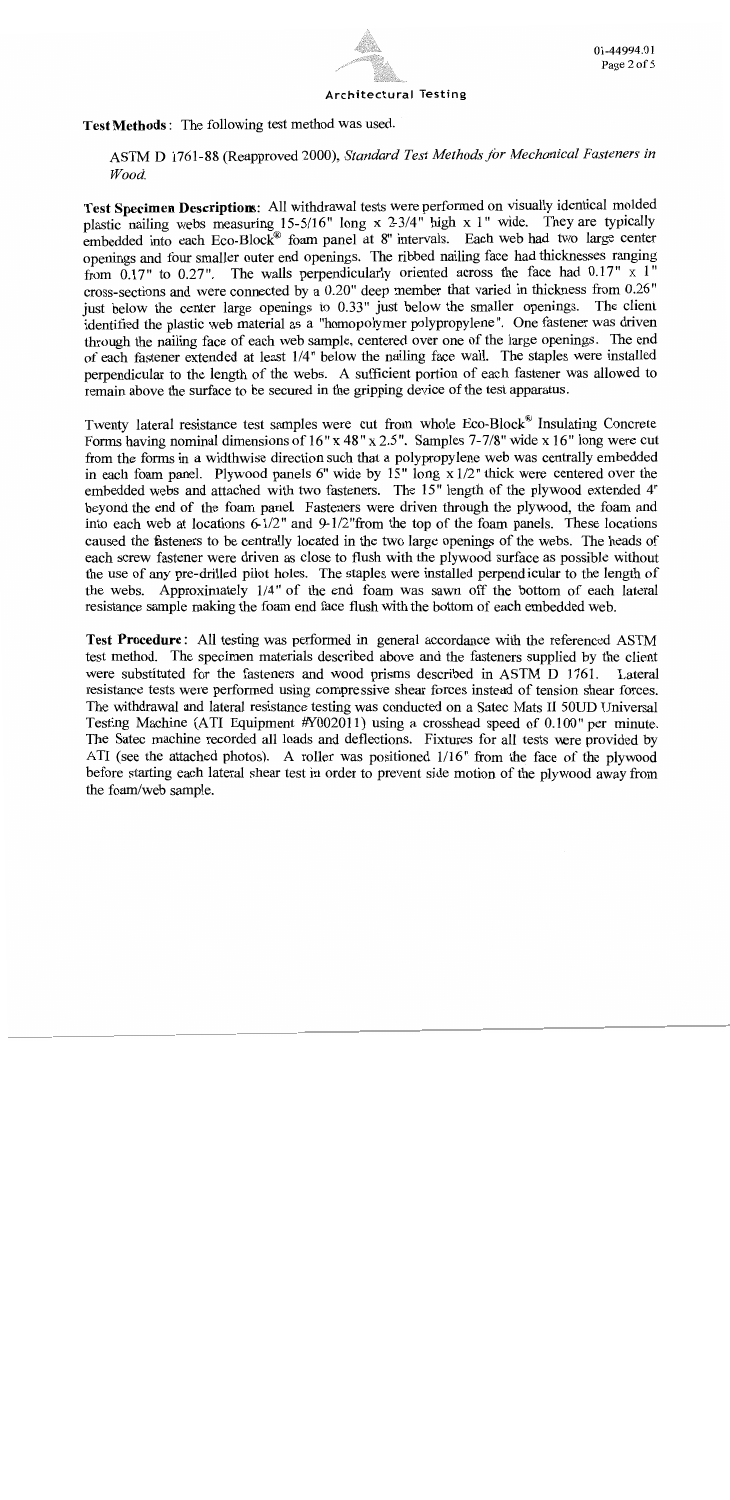

Test Results: The individual test results are reported in the following tables. The attached printouts from the Satec machine provide additional data.

### **ASTM D 1761-88 (Reapproved 2000)**

Standard Test Methods for Mechanical Fasteners in Wood

#### Nail, Staple, or Screw Withdrawal Test (Loading Rate = 0.10 in/min) Maximum Withdrawal Loads (lhs)

|            |                       | <b>Maximum William and Lougs (1997</b> |                     |                    |
|------------|-----------------------|----------------------------------------|---------------------|--------------------|
|            | Dura-Grip             | Dura-Grip                              | <b>Bostich</b>      |                    |
| Fastener   | #6 x 1-5/8"           | #8 x 3"                                | <b>BCS1109</b>      | #10 x 1-1/2"       |
|            | <b>Course Thread</b>  | <b>Fine Thread</b>                     | $1/2$ " x $1-1/2$ " | <b>Wood Screws</b> |
|            | <b>Drywall Screws</b> | <b>Drywall Screws</b>                  | 16 ga. Staples      |                    |
|            | 148                   | 181                                    | 34                  | 204                |
| 2          | 164                   | 174                                    | 31                  | 166                |
| 3          | 165                   | 171                                    | 37                  | 215                |
| 4          | 146                   | 184                                    | 34                  | 185                |
| 5          | 161                   | 175                                    | 38                  | 213                |
| 6          | 148                   | 179                                    | 37                  | 201                |
| 7          | 157                   | 151                                    | 33                  | 205                |
| 8          | 154                   | 164                                    | 37                  | 203                |
| 9          | 156                   | 172                                    | 32                  | 202                |
| 10         | 159                   | 158                                    | 39                  | 195                |
| Average:   | 156                   | 171                                    | 35                  | 199                |
| Std. Dev.: | 7                     | 10                                     | 3                   | 14                 |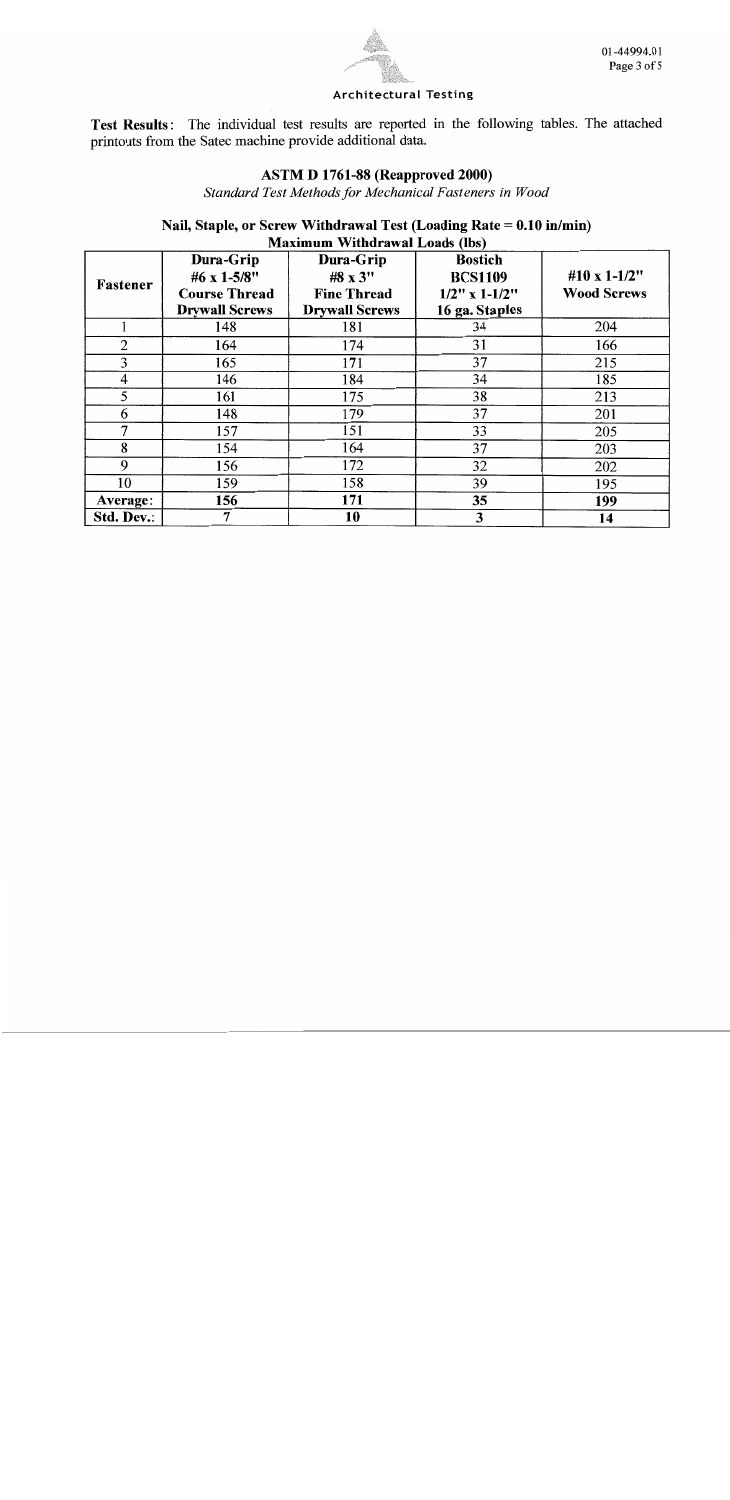

**Test Results: (Continued)** 

### ASTM D 1761-88 (Reapproved 2000)

Standard Test Methods for Mechanical Fasteners in Wood

## Lateral Nail, Staple, or Screw Resistance Test (Loading Rate = 0.10 in/min)

|                   | <b>Combined Load</b>  | <b>Average Load</b>                                | Combined         | Average          | <b>Deflection</b> |
|-------------------|-----------------------|----------------------------------------------------|------------------|------------------|-------------------|
| Fastener          | (lbs) at $0.125"$     | (lbs) at $0.125"$                                  | <b>Peak Load</b> | Peak Load        | $(in)$ at         |
|                   | <b>Deflection for</b> | <b>Deflection for</b>                              | (lbs) for Two    | (lbs) for Each   | Peak              |
|                   | <b>Two Fasteners</b>  | <b>Each Fastener</b>                               | Fasteners        | Fastener         | Load              |
|                   |                       | Dura-Grip #6 x 1-5/8" Course Thread Drywall Screws |                  |                  |                   |
| 1 & 2             | 193                   | 97                                                 | 330              | 165              | 0.407             |
| 3 & 4             | 192                   | $\overline{96}$                                    | $\overline{542}$ | 271              | 0.577             |
| $\overline{58}$ 6 | 195                   | $\overline{97}$                                    | $\overline{343}$ | 172              | 0.404             |
| 7 & 8             | 190                   | 95                                                 | 415              | 208              | 0.382             |
| 9 & 10            | 179                   | 89                                                 | 283              | 142              | 0.271             |
| Average:          | 190                   | 95                                                 | 383              | 191              | 0.408             |
| Std. Dev.:        | 6                     | $\overline{\mathbf{3}}$                            | <b>101</b>       | $\overline{50}$  | 0.110             |
|                   |                       | Dura-Grip #8 x 3" Fine Thread Drywall Screws       |                  |                  |                   |
| 1 & 2             | 314                   | 157                                                | $\overline{617}$ | 308              | 0.558             |
| 3 & 4             | $\overline{274}$      | $\overline{137}$                                   | 611              | $\overline{305}$ | 0.667             |
| 5 & 6             | $\overline{364}$      | 182                                                | 675              | 338              | 0.660             |
| 7 & 8             | 288                   | 144                                                | $\overline{523}$ | $\overline{262}$ | 0.532             |
| 9 & 10            | 300                   | 150                                                | 663              | 331              | 0.698             |
| Average:          | 308                   | 154                                                | 618              | 309              | 0.623             |
| Std. Dev.:        | $\overline{35}$       | $\overline{17}$                                    | $\overline{60}$  | $\overline{30}$  | 0.073             |
|                   |                       | Bostich BCS1109 1/2" x 1-1/2" 16 ga. Staples       |                  |                  |                   |
| 1 & 2             | $\overline{72}$       | 36                                                 | 147              | 74               | 0.698             |
| 3 & 4             | 83                    | 42                                                 | 154              | $\overline{77}$  | 0.406             |
| 5 & 6             | $\overline{82}$       | 41                                                 | 160              | 80               | 0.621             |
| 7 & 8             | $\overline{94}$       | 47                                                 | 150              | $\overline{75}$  | 0.352             |
| 9 & 10            | 91                    | $\overline{45}$                                    | 151              | $\overline{76}$  | 0.359             |
| Average:          | $\overline{84}$       | $\overline{42}$                                    | 153              | $\overline{76}$  | 0.487             |
| Std. Dev.:        | $\overline{9}$        | $\overline{\bf{4}}$                                | $\overline{5}$   | $\overline{2}$   | 0.161             |
|                   |                       | #10x2-1/2" Wood Screws                             |                  |                  |                   |
| 1 & 2             | 232                   | 116                                                | 597              | 298              | 0.596             |
| 3 & 4             | 327                   | 163                                                | 728              | 364              | 0.705             |
| 5 & 6             | 270                   | 135                                                | 729              | 364              | 0.768             |
| 7 & 8             | 302                   | $\overline{151}$                                   | 789              | 394              | 2.288             |
| 9 & 10            | $\overline{407}$      | 204                                                | 753              | 376              | 1.941             |
| Average:          | 308                   | 154                                                | 719              | 359              | 1.260             |
| Std. Dev.:        | 66                    | 33                                                 | $\overline{73}$  | $\overline{36}$  | 0.792             |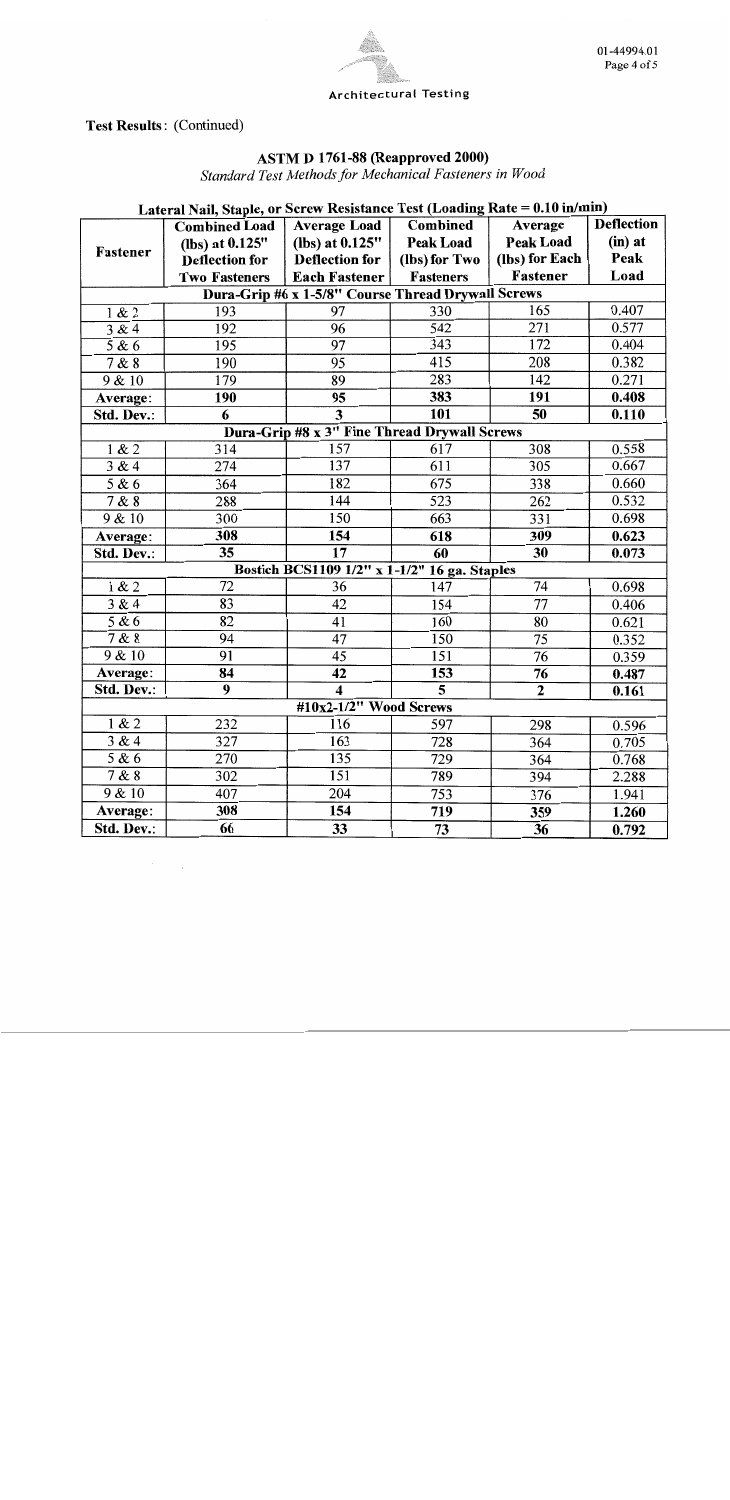

01-44994.01 Page 5 of 5

#### **Architectural Testing**

A copy of this report and representative test samples will be retained by ATI for a period of four years. This report is the exclusive property of the client so named herein and is applicable only to the samples tested. Results obtained are tested values and do not constitute an opinion or endorsement by this laboratory. This report may not be reproduced, except in full, without the approval of Architectural Testing.

For ARCHITECTURAL TESTING, INC.:

explier L. Mott

Digitally Signed by: Stephen L. Mott

Stephen L. Mott Senior Technician - Component/Materials Testing

Digitally Signed by: Todd D. Burroughs

Todd D. Burroughs Director - Component/Materials Testing

 $SLM:$ slm/nlb 01-44994.01

Attachments **Test Photographs** Satec Printouts/Graphs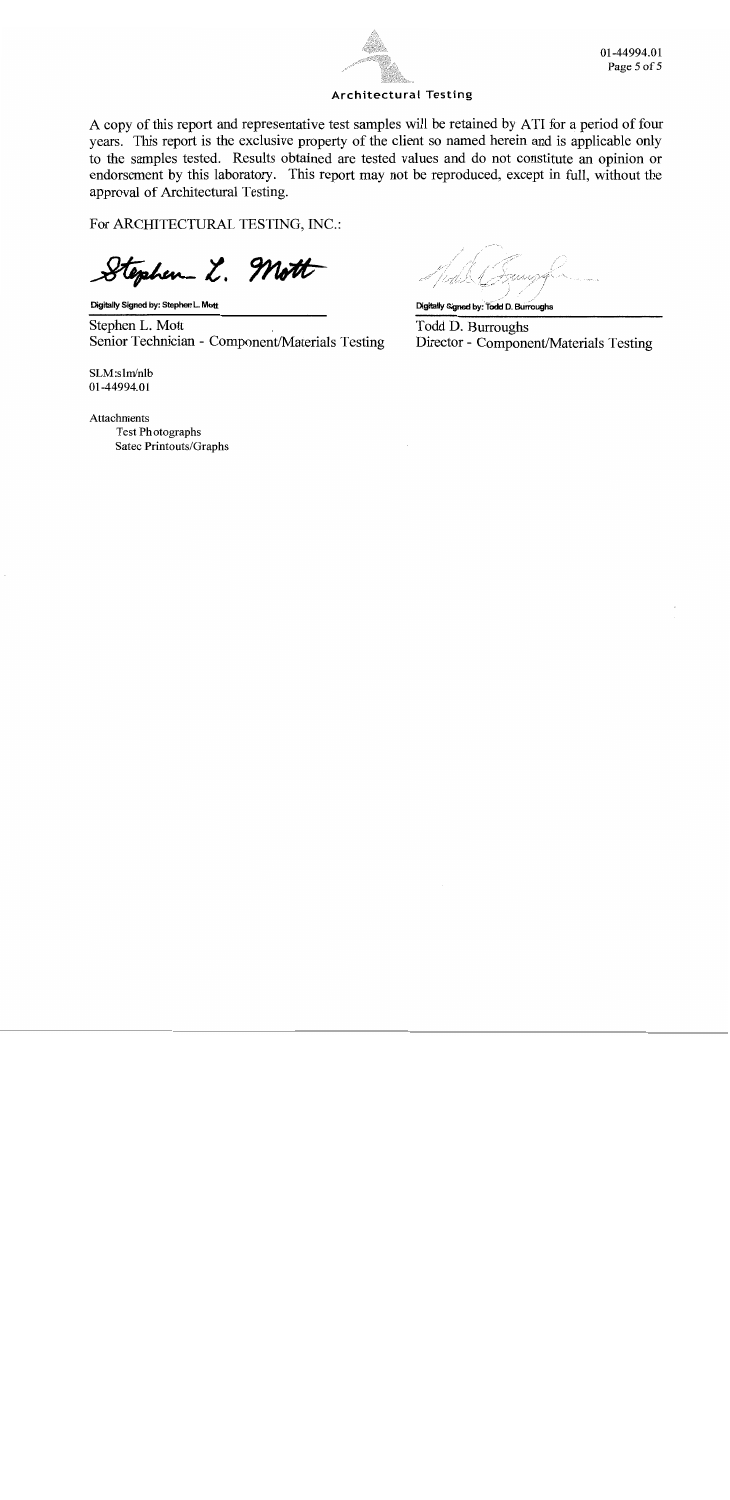#### DOCUMENT CONTROL ADDENDUM #01-44994.00

**Current Issue Date: 08/08/03** 

Report No.: 01-44994.01

Requested by: Sheldon Warman, P.E., Eco-Block® LLC<br>Purpose: ASTM D 1761-88 (00) testing of Eco-Block® Insulating Concrete Forms.<br>Issued Date: 08/08/03 **Comments:**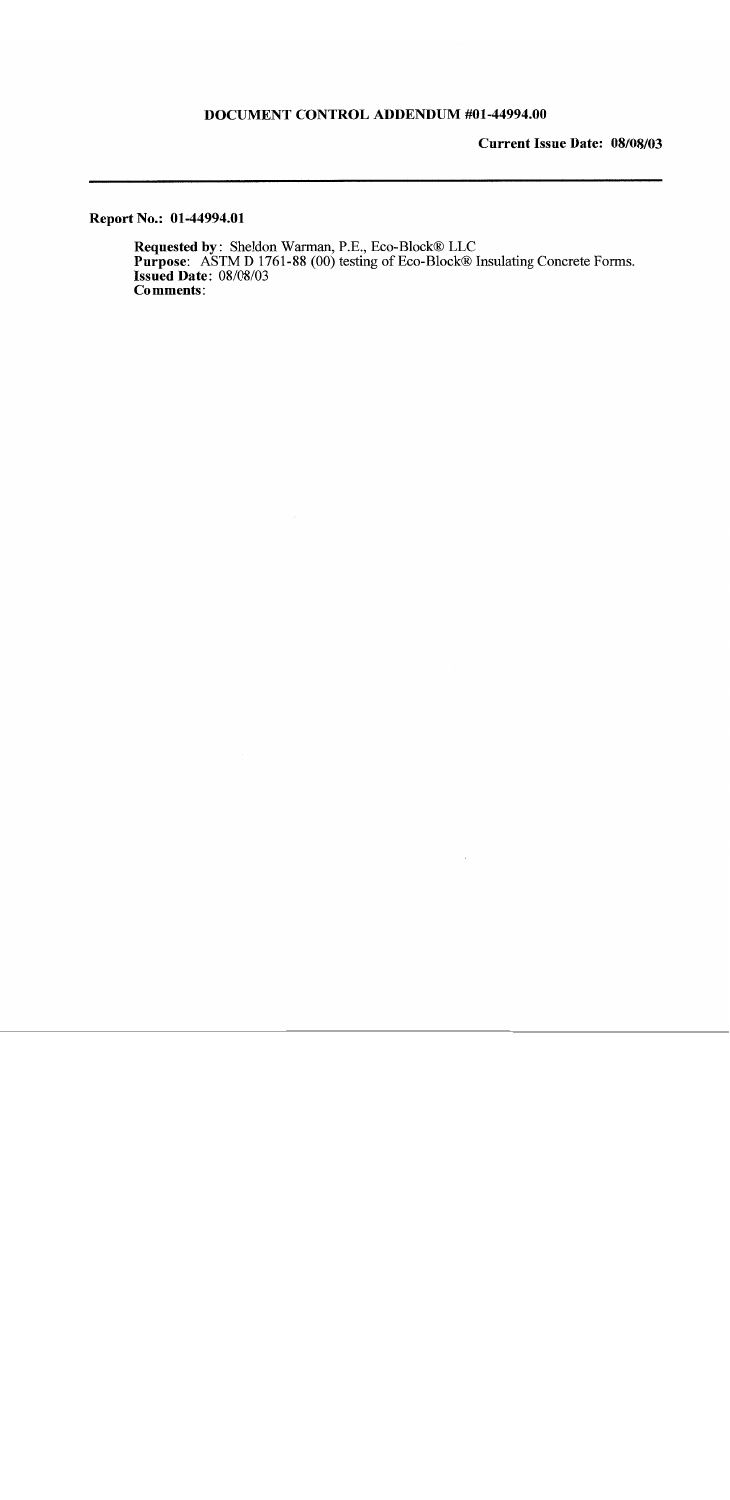

# **Fastener Design Loads**

Effective April 26, 2005

|                                                                                                                                                             | <b>Lateral Shear (lbs)</b><br>Tested in accordance with ASTM D1761 | <b>Withdrawal</b> (lbs)<br>Tested in accordance with ASTM D1761             |
|-------------------------------------------------------------------------------------------------------------------------------------------------------------|--------------------------------------------------------------------|-----------------------------------------------------------------------------|
| <b>Dura-</b> Grip # $6 \times 1\frac{5}{8}$ "<br><b>Course Thread Drywall Screw</b>                                                                         | 49.8                                                               | 31.2                                                                        |
| Dura- Grip $# 8 \times 3"$<br><b>Fine Thread Drywall Screws</b>                                                                                             | 96.5                                                               | 34.2                                                                        |
| #10 x $1\frac{1}{2}$ "<br><b>Wood Screws</b>                                                                                                                | 112.3                                                              | 39.8                                                                        |
| <b>Bostich BCS1109</b> $\frac{1}{2}$ " x $\frac{1}{2}$ "<br><b>16 gauge Staples</b><br>$\Lambda$ is a second in a second second in $LCTCH$ $\Lambda$ $C11C$ | 23.8                                                               | 7.1<br>Analyticational Traction. Less Tract Dreament # 01 $\pm$ 4.400.4 0.1 |

Analyzed in accordance with ICCES AC116 Architectural Testing Inc Test Report # 01-44994.01

# **Fastener Ultimate Loads**

|                                                                                     | <b>Average Ultimate</b><br><b>Lateral Shear (lbs)</b><br>Tested in accordance with ASTM D1761 | <b>Average Ultimate</b><br><b>Withdrawal</b> (lbs)<br>Tested in accordance with ASTM D1761 |
|-------------------------------------------------------------------------------------|-----------------------------------------------------------------------------------------------|--------------------------------------------------------------------------------------------|
| <b>Dura-</b> Grip # $6 \times 1\frac{5}{8}$ "<br><b>Course Thread Drywall Screw</b> | 159.3                                                                                         | 155.8                                                                                      |
| Dura-Grip $# 8 x 3"$<br><b>Fine Thread Drywall Screws</b>                           | 308.8                                                                                         | <b>171.0</b>                                                                               |
| #10 x $1\frac{1}{2}$ "<br><b>Wood Screws</b>                                        | 359.5                                                                                         | <b>199.0</b>                                                                               |
| <b>Bostich BCS1109</b> $\frac{1}{2}$ " x $\frac{1}{2}$ "<br><b>16 gauge Staples</b> | 76.3                                                                                          | 35.3                                                                                       |

Architectural Testing Inc Test Report # 01-44994.01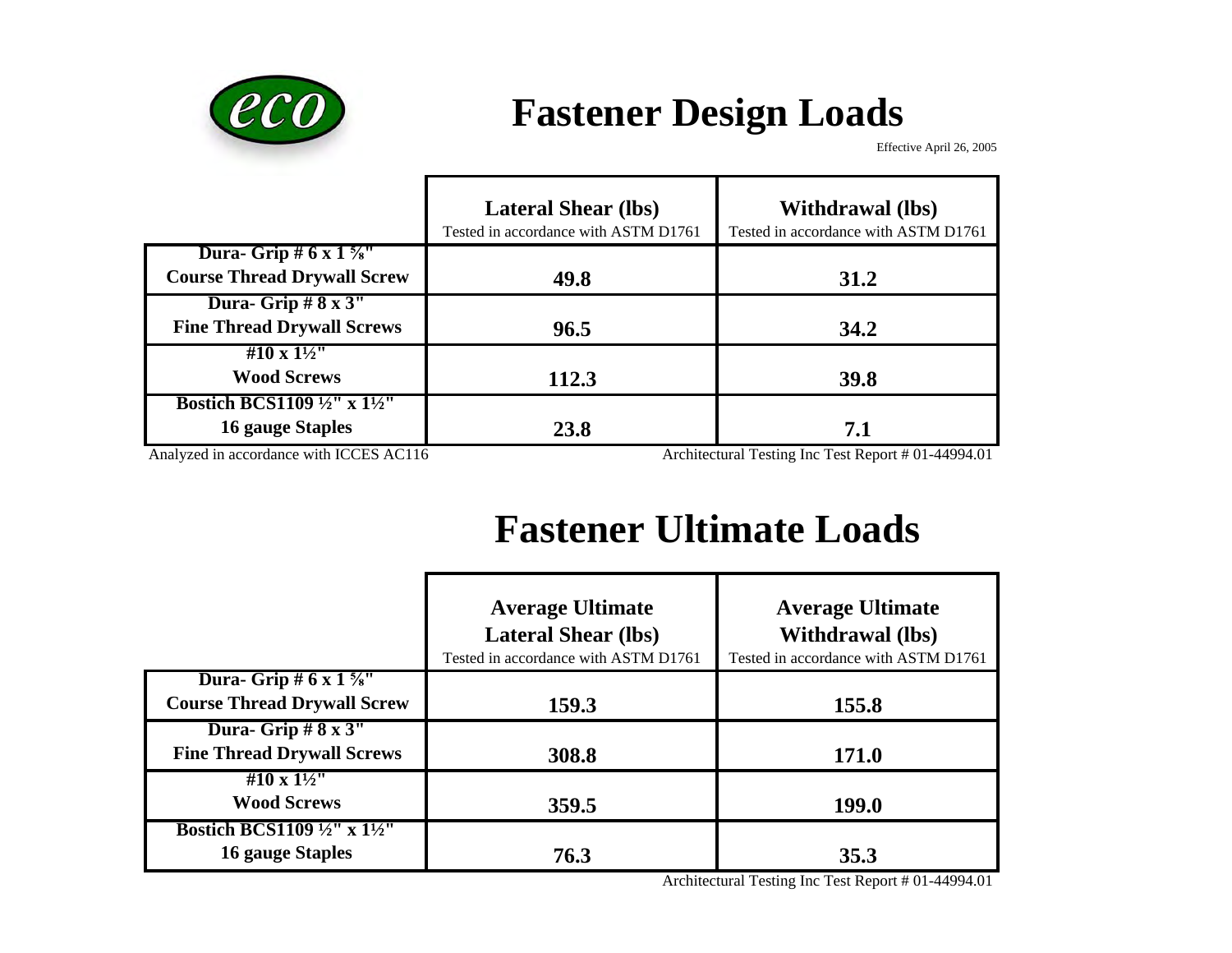Data Analysis By;



Technical Director, ECO-Block®, LLC Sheldon Warman, P.Eng.

Architectural Testing Report No. 01-44994.01 ECO-Block, LLC ASTM D 1761 Withdrawal Results (Four Fastener Types) Test Dates: 07/08/03 thru 07/10/03 Tech: Steve Mott (Assisted by Tim Donnan) Material: Polypropylene Web (only)

| <b>Fastener</b><br>#      | <b>Dura- Grip</b><br>#6x1-5/8"<br><b>Course Thread</b><br><b>Drywall Screws</b> | Dura- Grip<br>#8x3"<br><b>Fine Thread</b><br><b>Drywall Screws</b> | <b>Bostich</b><br><b>BCS1109</b><br>$1/2$ "x1-1/2"<br>16 ga. Staples | #10x1-1/2"<br><b>Wood Screws</b> |
|---------------------------|---------------------------------------------------------------------------------|--------------------------------------------------------------------|----------------------------------------------------------------------|----------------------------------|
|                           | 148                                                                             | 181                                                                | 34                                                                   | 204                              |
| $\mathfrak{p}$            | 164                                                                             | 174                                                                | 31                                                                   | 166                              |
| 3                         | 165                                                                             | 171                                                                | 37                                                                   | 215                              |
| 4                         | 146                                                                             | 184                                                                | 34                                                                   | 185                              |
| 5                         | 161                                                                             | 175                                                                | 38                                                                   | 213                              |
| 6                         | 148                                                                             | 179                                                                | 37                                                                   | 201                              |
| 7                         | 157                                                                             | 151                                                                | 33                                                                   | 205                              |
| 8                         | 154                                                                             | 164                                                                | 37                                                                   | 203                              |
| 9                         | 156                                                                             | 172                                                                | 32                                                                   | 202                              |
| 10                        | 159                                                                             | 158                                                                | 39                                                                   | 195                              |
| Average:                  | 155.8                                                                           | 171.0                                                              | 35.3                                                                 | 199.0                            |
| Std. Dev.:                |                                                                                 | 10                                                                 | 3                                                                    | 15                               |
| Coefficient of Variation: | 4.6%                                                                            | 5.8%                                                               | 7.4%                                                                 | 7.6%                             |
| Design Load per AC116     | 31.2                                                                            | 34.2                                                               | 7.1                                                                  | 39.8                             |

#### **ASTM D 1761 Maximum Withdrawal Loads (lbs**